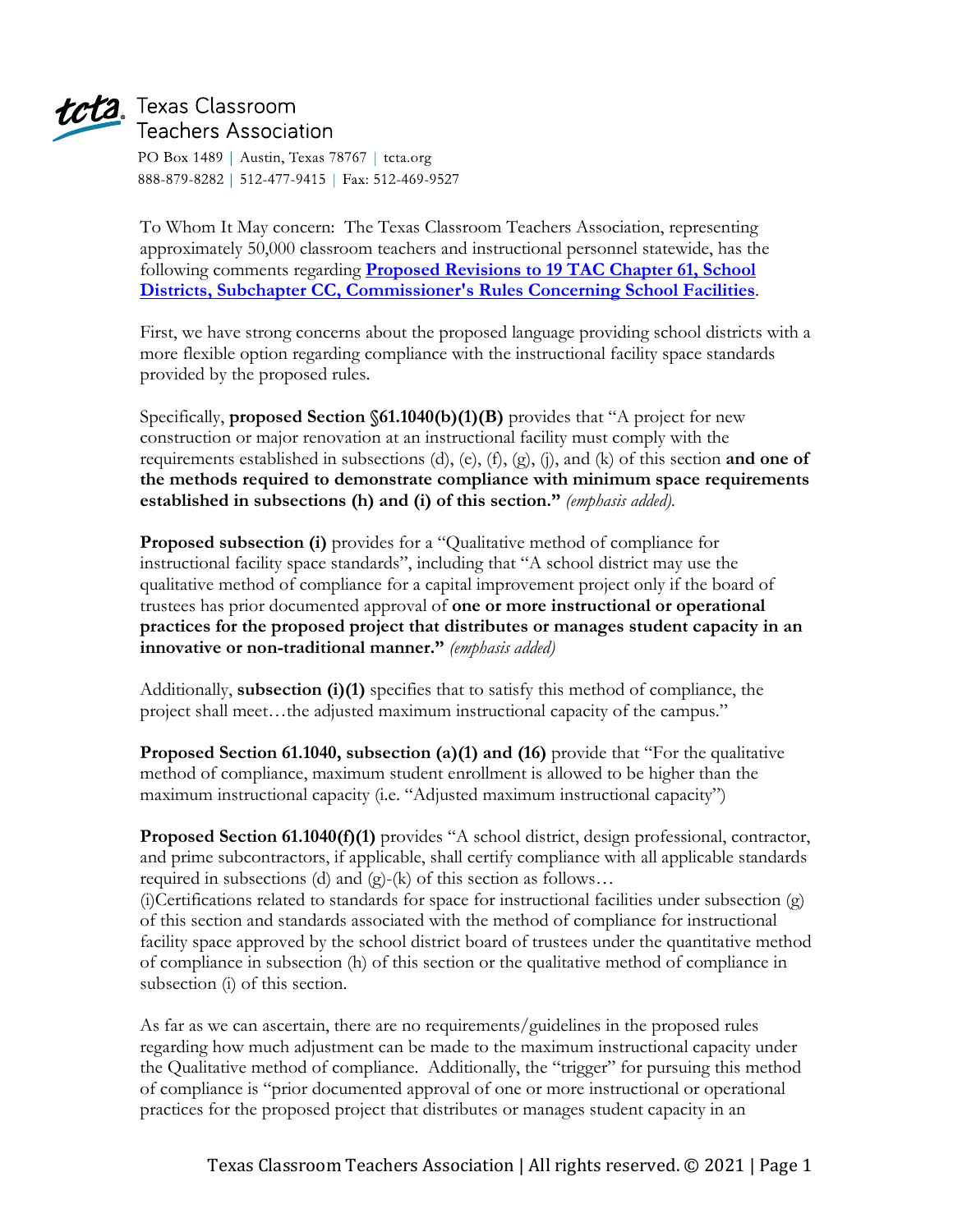innovative or non-traditional manner." We find this a deeply concerning potential loophole for complying with the instructional facilities space standards set out in the proposed rules. **Accordingly, we strongly recommend, rather than providing a wholesale alternative method of compliance as an option for accommodating instructional or operational practices that manage student capacity in an innovation/non-traditional manner, the Agency provide a narrowly tailored exception process for districts to pursue with the Agency when certifying compliance with instructional facilities space standards.**

We also have strong concerns with the change in the proposed rules from delineating instructional space standards by **type of instructional space**, including general classrooms, specialized classrooms etc. to "minimum square footage per student by **campus type** and the selected flexibility level." (**Proposed Section 61.1040(h)(3) and (i)(1)).**

For example, under current rules, the facilities space standards require that "Classrooms for prekindergarten-Grade 1 shall have a minimum of 800 square feet per room. School districts with small class sizes may have classrooms that provide a minimum of 36 square feet per student" and "Classrooms at the elementary school level for Grades 2 and up shall have a minimum of 700 square feet per room. School districts with small class sizes may have classrooms that provide a minimum of 32 square feet per student." (19 TAC  $\{(61.1036(d)(5)(B))\}$ 

However, the proposed rules provide: "Elementary schools (prekindergarten-Grade 5):  $(i)$  L1 36 SF per pupil  $(pp)$ ; (ii) L2 36 SF pp;  $(iii)$  L3 42 SF pp; and (iv) L4 42 SF pp." (Section  $61.1040(h)(3)(A)$ ).

Although we appreciate that the square footage per pupil at elementary **schools** in the proposed rules is the same as, or more square footage per student per elementary **classroom**  in the current rules, the problem is that the proposed rules' change from "classroom" to "school" when setting square footage per student standards means that classroom space will no longer be protected from overcrowding. This also holds true at the secondary level under the proposed rules. This is of particular concern given the need for classrooms to accommodate social distancing requirements due to the COVID-19 pandemic, and the fact that it and other pathogens will continue to be an ongoing issue.

## **Accordingly, we strongly recommend that the proposed rules set standards for types of instructional spaces, including general and specialized classrooms rather than setting those standards at the school level.**

Additionally, we note that, although the proposed rules provide that, with either method of compliance, districts must meet minimum aggregate space requirements in **proposed Section 61.1040(h)(1) and (i)(1),** both of these subsections are permissive in terms of what may or may not be included in minimum aggregate space requirements. This appears to provide another loophole regarding the instructional facility space standards provided in the rules, providing further reason to recommend that the proposed rules set standards for types of instructional spaces, including general and specialized classrooms.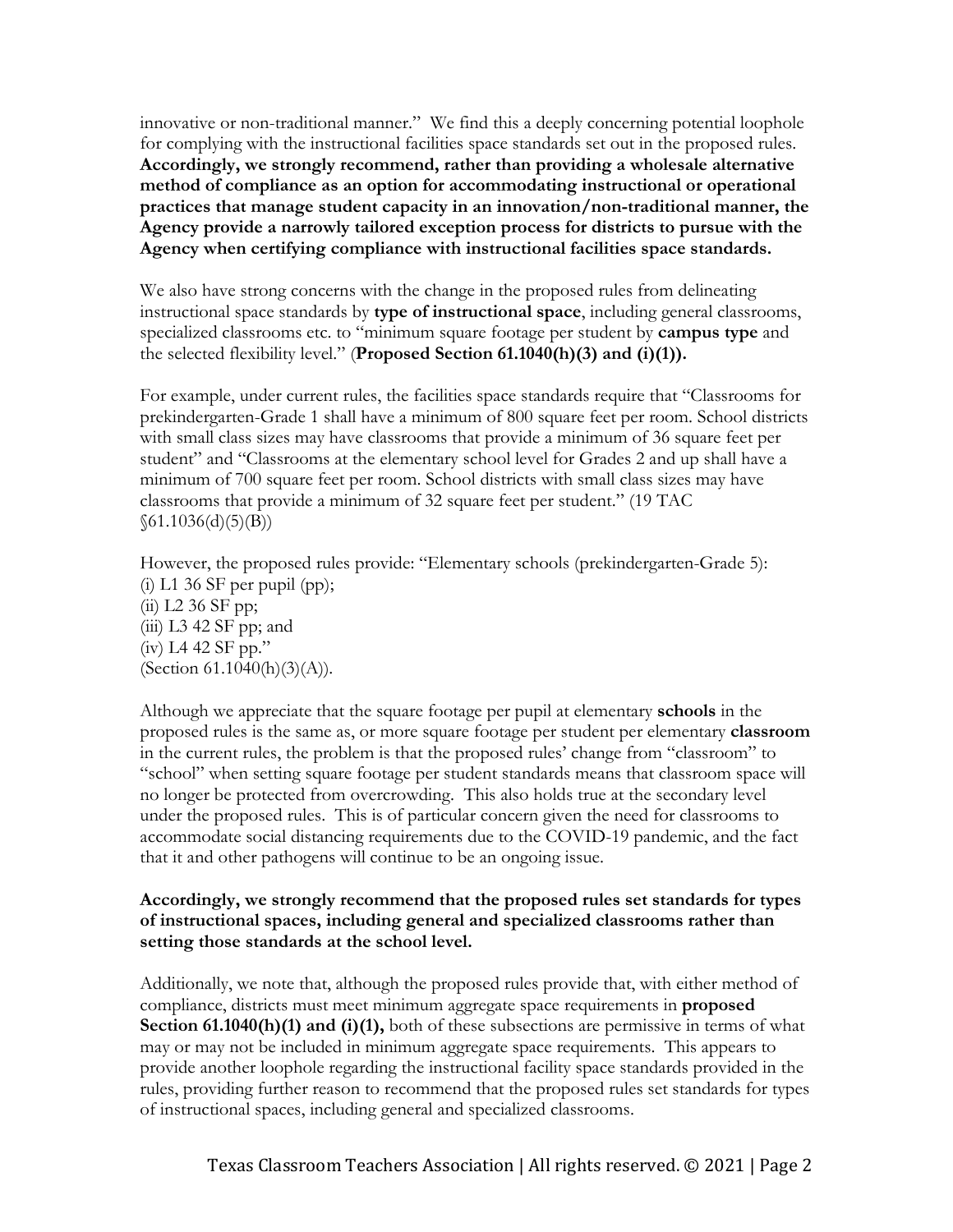Otherwise, we do appreciate that proposed rules' definition of "Instructional space" includes provision that "Outdoor instructional space may be provided at an instructional facility but may not be used to meet minimum aggregate space requirements in either method of compliance in subsections (h) and (i) of this section." (**Section 61.1040(a)(13)).**

**Regarding subsection (g) of the proposed rules**, "Standards for space for instructional facilities", we note that subdivision (3) of that subsection provides for a waiver to increase the class size above the maximums established in the proposed rules for combination science classrooms/laboratories and science laboratories. We have strong concerns about the proposed rules' provision for waiver ability from space standards for these potentially highrisk environments, when the current rules provide none. **Accordingly, we strongly recommend eliminating the ability for districts to seek waivers from these important safety standards.**

**Regarding subsection (g)(1)(A)(i)**, the proposed rules provide that "A school district may consider the School Library Standards and Guidelines as adopted under TEC, §33.021, when developing, implementing, or expanding library services."

We find this troubling, given that TEC Section 33.021 provides that "A school district *shall* consider the standards in developing, implementing, or expanding library services." **Accordingly, we strongly recommend revising the proposed rule to provide that school districts shall consider the School Library Standards and Guidelines adopted under TEC, Section 33.021.**

**Regarding subsection (g)(2)(A)(i) and (ii),** we strongly support the proposed rules' minimum standards for Combination science classrooms/laboratories for grades K-8, as they improve upon current rules by requiring increased square feet per student, as well as setting a maximum number of students.

Additionally, **regarding subsection (g)(2)(A)(iii),** we strongly support the proposed rules' minimum standards for Combination science classrooms/laboratories for grades 9-12, as they improve upon current rules by setting square footage per student standards as well as a maximum number of students.

**Regarding subsection (g)(2)(B)(ii),** we strongly support the proposed rules' minimum standards for science laboratories in grades 6-8, as they improve upon current rules by requiring increased square feet per students, as well as setting a maximum number of students.

**Regarding subsection (g)(2)(B)(iii),** we strongly support the proposed rules' minimum standards for science laboratories in grades 9-12 as they improve upon current rules by setting square footage per student standards as well as a maximum number of students.

**Regarding subsection (b)(1)(E),** we object to the proposed rules' provision that "A project for major renovation that includes minor scopes of work in an area of a school facility that is separate and distinct from the project scope of the major renovation may be performed as a part of a construction services contract for the major renovation without the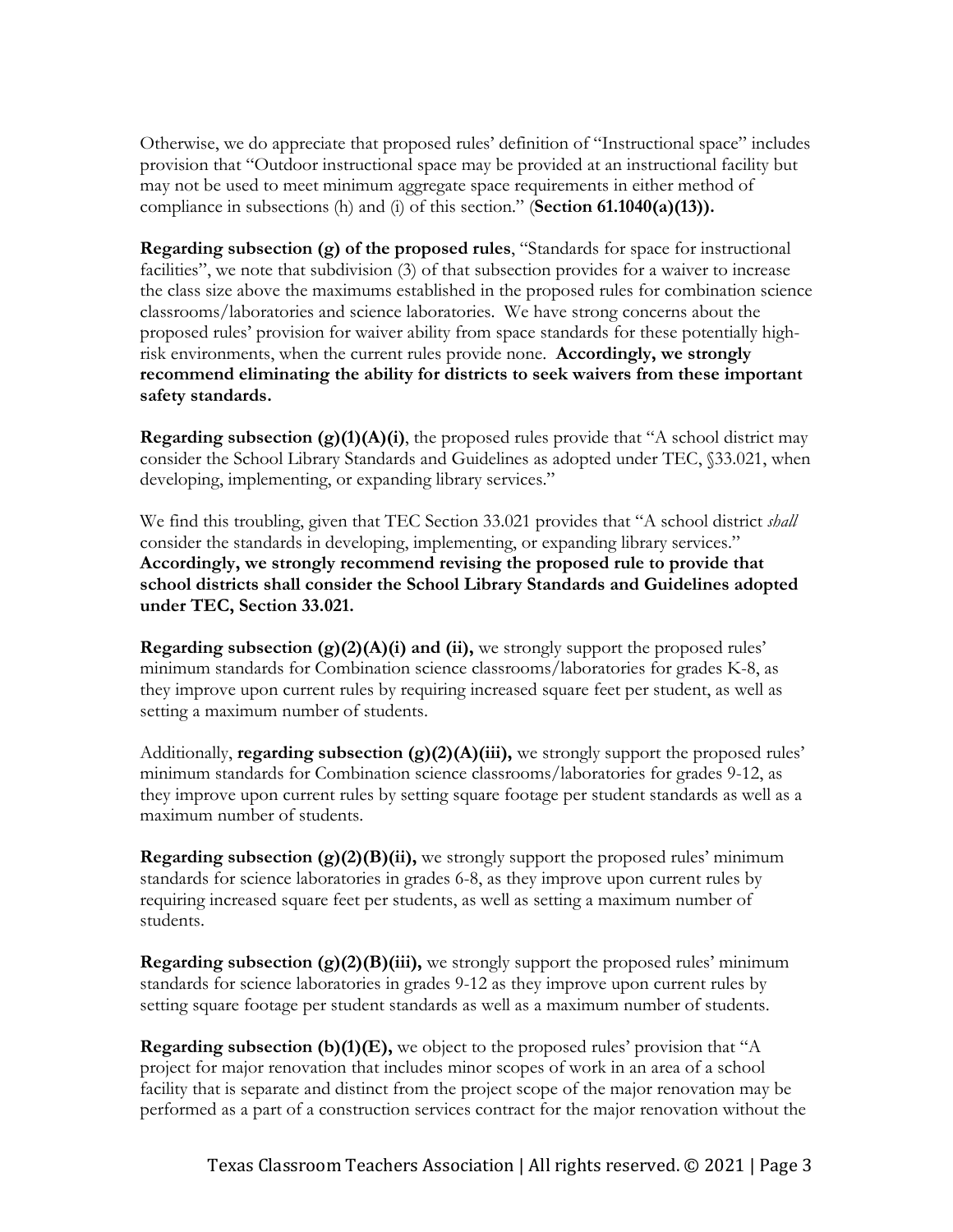minor scope of work becoming subject to" (the standards for space for instructional facilities, or the quantitative or qualitative methods of compliance) if "the minor scopes of work would not, on a stand-alone basis, be considered a major renovation project." **Again, our objection is based on the potential for this provision to be a major loophole for districts not to have to comply with the instructional facilities space standards provided in rule, and we strongly recommend that this provision be eliminated from the proposed rules.**

**Regarding subsection (d)(1)(B),** the proposed rules provide that "The process of developing the long-range facility plan **shall consider the inclusion of** input from teachers, students, parents, taxpayers, and other school district stakeholders." (*emphasis added*)

Although we appreciate the inclusion of this provision, we note that it is weaker than current rules because it only requires the process to "consider the inclusion of input" rather than "shall allow for input… in developing the educational specifications." 19 TAC §61.1036  $(a)(3)$ ).

## **Accordingly, we recommend that the language be revised to strike the phrase "the inclusion of" so that it reads:**

"The process of developing the long-range facility plan shall consider **the inclusion of** input from teachers, students, parents, taxpayers, and other school district stakeholders." than requiring consideration of the input."

**Regarding subsection (j)(3)(C),** we support the proposed rules' provision that "A school district shall consider as part of a capital improvement project the use of designs, methods, and materials that will reduce the potential for indoor air quality problems." This improves upon current rule.

**Regarding subsection (j)(3)(D),** we support the proposed rules' provision that "A school district shall consider as part of a capital improvement project the use of sustainable school designs", as this improves upon current rule as well.

Finally, **regarding subsection (k),** the proposed rules provide that "A capital improvement project of a school district or an open-enrollment charter school must include campus-wide implementation of" the safety and security standards provided by the proposed rules, including those related to communications infrastructure and access control.

TCTA strongly supports these provisions, particularly those related to ensuring that every classroom and portable classroom provides district employees, including substitute teachers, access to a telephone, cellular telephone, or other electronic communications device to allow immediate contact with district emergency services or emergency services agencies, law enforcement agencies, health departments, and fire departments.

Regarding **subsection (k)(4),** the proposed rules provide for exceptions to additional safety and security standards based on cost, including that "A school district may opt out of the requirements … if: (A) the facility is scheduled to, according to the long-range facilities plan, cease operations as an instructional facility within three years of the project; and (B) the fiveyear long-range facility plan clearly states that, **prior to the end date of the plan**, the facility